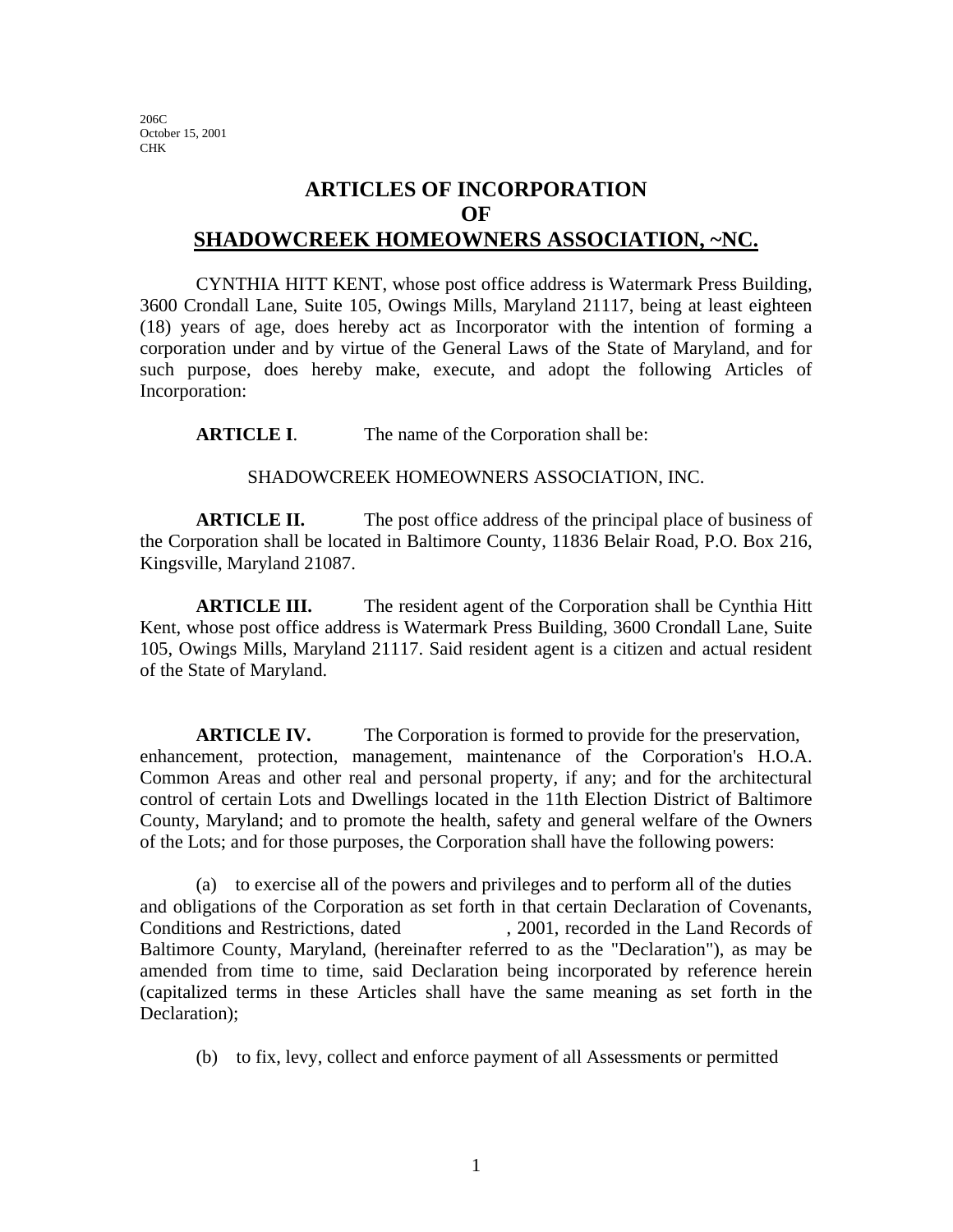charges pursuant to the terms of the Declaration; to pay all expenses incident to the conduct of the business of the Corporation, including all licenses, taxes or governmental charges levied or imposed against the property of the Corporation;

(c) to acquire (by gift, purchase or otherwise), own, hold, improve, build on, operate, maintain, convey, sell, lease, transfer, dedicate for public use or otherwise dispose of real or personal property in connection with the affairs of the Corporation;

(d) to borrow money, and with the assent of two thirds (2/3rds) of each class of Members, mortgage, pledge, deed in trust, or hypothecate any or all of its real or personal property as security for money borrowed or debts incurred;

(e) to dedicate, sell or transfer all or any part of the H.O.A. Common Areas, if any, to any public agency, authority, or utility upon the terms and conditions set forth in the Declaration;

(f) to participate in mergers and consolidations with other nonprofit corporations organized for the same purposes or annex additional property and H.O.A. Common Areas, if any, upon the terms and conditions set forth in the Declaration;

(g) insofar as permitted by law, to do any other thing that, in the judgment of the Board of Directors, will promote the business of the Corporation or the common benefit of its Members.

The foregoing enumeration of specific powers shall not be deemed to limit or restrict in any manner the general powers of this Corporation, and the enjoyment or the exercise thereof, as conferred by the General Laws of the State of Maryland.

**ARTICLE V.** Every person or entity who is an Owner of a fee simple interest in any Lot, including contract sellers, shall be a Member of the Corporation. The foregoing is not intended to include persons, institutions or entities who hold an interest merely as security for the performance of an obligation. Membership shall be appurtenant to and may not be separated from ownership of any Lot.

**ARTICLE VI.** The Corporation shall have two (2) classes of voting Membership:

**CLASS A.** Class A Members shall be all Owners, with the exception of the Declarant and/or all Class B Member(s), and shall be entitled to one (1) vote for each Lot owned. When more than one person holds an interest in the Lot, all such persons shall be Members. The vote for such Lot shall be exercised as they determine, but in no event shall more than one (1) vote be cast with respect to any Lot.

**CLASS B.** The Class B Members shall be the Declarant, and its grantees, successors and assigns who acquire more than 1 lot prior to completion of a Dwelling thereon. The Class B Members shall be entitled to three (3) votes for each Lot owned.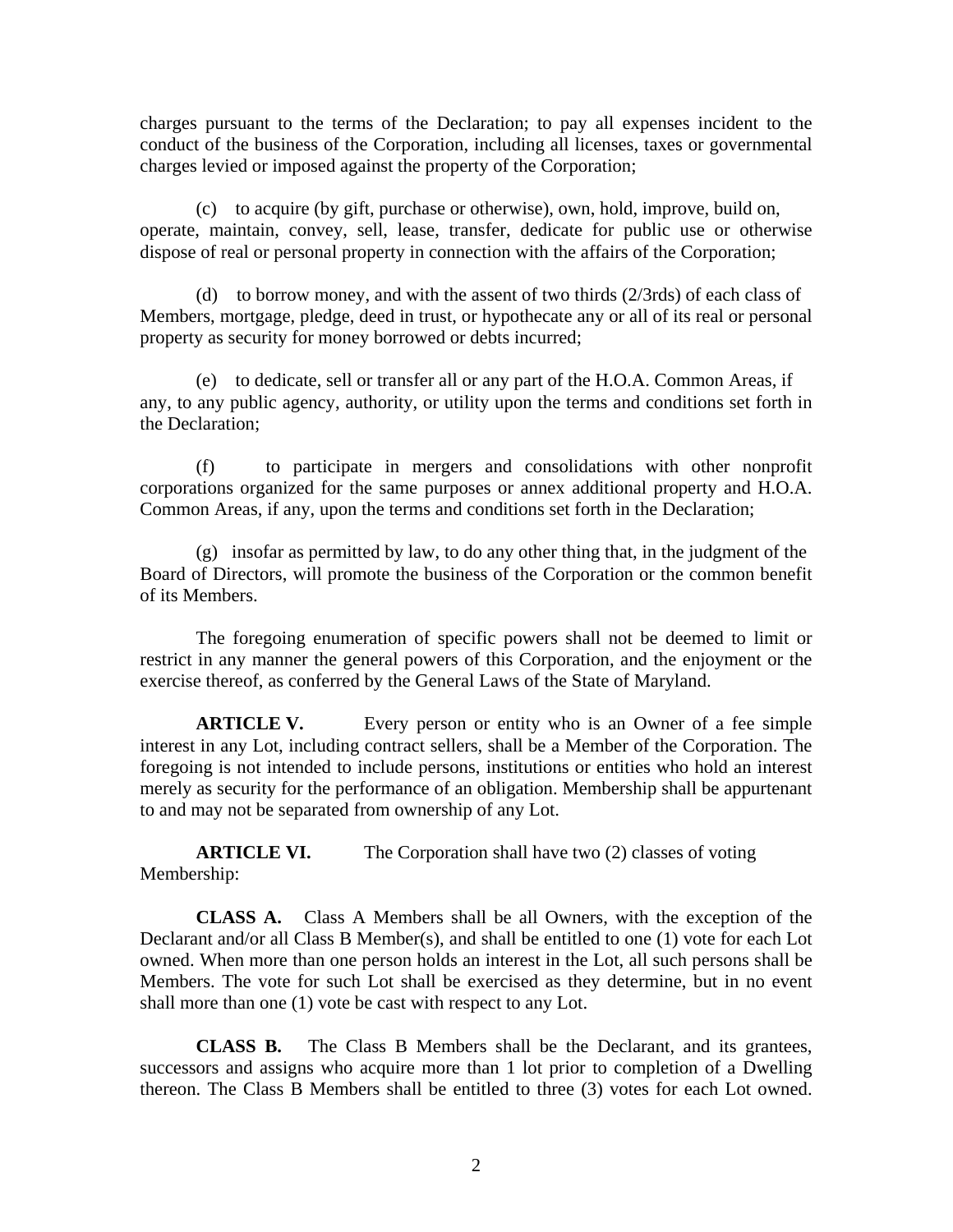The Class B Membership shall cease and be converted to Class A Membership on the happening of either of the following events, whichever occurs earlier:

(1) when the total votes outstanding in the Class A Membership equal the total votes outstanding in the Class B Membership, or

(2) the expiration of the Development Period (as that term is defined in the Declaration); provided, however, that if the Class B Members are delayed in the improvement and development of the Property on account of a sewer, water or building permit moratorium or any other cause or event beyond the Class B Members' control, then the aforesaid Development Period shall be extended by a period of time equal to the length of the delays or three (3) years, whichever is less.

Provided, however, the Class B Membership shall be revived (and the Class B Members shall again be entitled to three (3) votes for each Lot owned by any Class B Members), during any periods of time occurring before December 31, 2011, when by reason of the annexation, additional Lots owned by the Class B Members exist which, when added to the other Lots already in the Property owned by the Class B Members, would result in the Class B Members having more than fifty percent (50%) of the votes of the Corporation, were the Class B Members to have three (3) votes for each Lot owned by the Class B Members instead of only a single vote for each Lot owned by the Class B Members.

**ARTICLE VII.** The Corporation shall have a lien on each Lot owned in order to secure payment of any sums which shall be due or become due from the Owners for any Assessments or permitted charges. Owners and the Lots shall be assessable as provided in the Declaration.

**ARTICLE VIII.** In the event any Class A Member sells, assigns, or otherwise transfers of record the fee simple interest in any Lot in which he holds the interest required for Membership, such Member shall be deemed to have contemporaneously assigned the Membership appurtenant to said Lot to the transferee of the Lot. The foregoing requirement shall not apply in the event a Lot is transferred as aforesaid merely as security for the performance of an obligation.

## **ARTICLE IX.**

(a) This Corporation will not operate for profit and does not contemplate the distribution of gains, profits or dividends to any of the Members nor shall any part of the income of the Corporation be distributed to its Board of Directors or officers. In the event there are any excess receipts over disbursements as a result of performing services, such excess shall be applied against future expenses. After the Development Period (as defined in the Declaration), the Corporation may pay compensation to its Members, Directors and officers for services rendered, only upon approval of two thirds (2/3rds) of the entire Membership. During the Development Period, the Corporation may pay compensation to the Directors constituting the original Board of Directors, upon an affirmative vote of a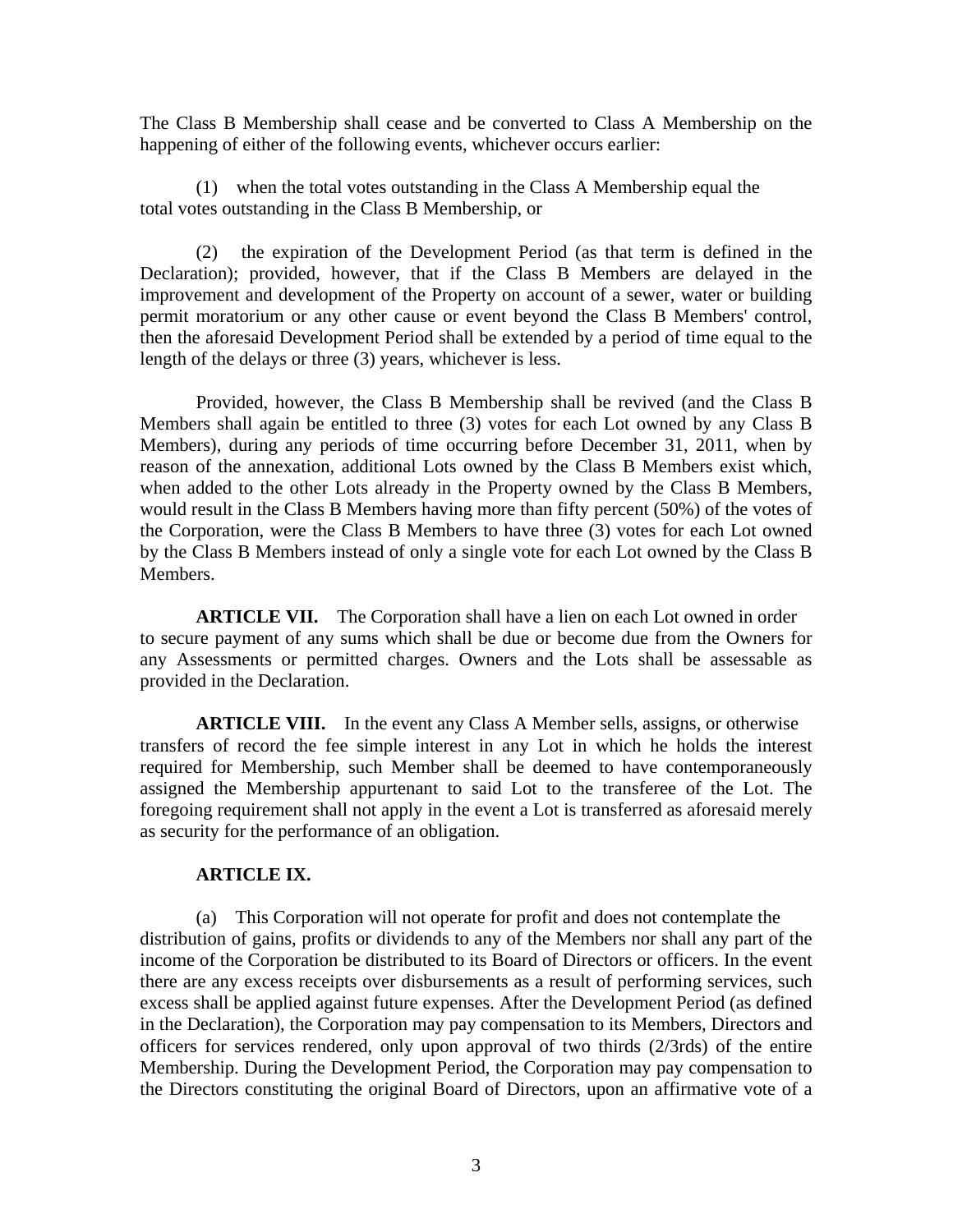majority of the original Board. Upon dissolution or final liquidation, the Corporation may make distribution to its Members as is permitted by the Court having jurisdiction thereof, and no such payment, benefit or distribution shall be deemed to be a dividend or distribution of income.

(b) This Corporation shall issue no shares of stock of any kind or nature whatsoever. The Members of this Corporation shall not be personally liable for the debts, liabilities or obligations of this Corporation. The voting rights of the Members shall be as set forth in the Declaration and By-Laws.

**ARTICLE X.** The affairs of the Corporation shall be managed by a Board of Directors. The number of Directors shall be not less than three (3) nor more than seven (7) persons. The number of Directors may be increased or decreased in accordance with the By-Laws. In no event shall the number of Directors be an even number. The number of Directors constituting the original Board of Directors shall be three (3) and the names and addresses of the persons who are to serve until the first annual meeting of Members and until their successors are duly chosen and qualified are as follows:

| <b>NAME</b>     | <b>ADDRESS</b>                  |
|-----------------|---------------------------------|
| Gary S. Houston | All                             |
| Paul Amirault   | 11836 Belair Road, P.O. Box 216 |
| Doug Magill     | Kingsville, Maryland 21087      |

The qualifications, powers, duties, and tenure of the Directors and the manner by which they are to be chosen shall be as set forth in the By-Laws of the Corporation. Officers of this Corporation shall be elected by the Directors and shall serve as provided in the By-Laws.

## **ARTICLE XI.**

(a) The Corporation shall indemnify every officer and Director of the Corporation against any and all expenses, including counsel fees, reasonably incurred by or imposed upon any officer or Director in connection with any action, suit or other proceeding (including settlement of any such suit or proceeding if approved by the then Directors) to which he may be made a party by reason of being or having been an officer or Director at the time such expenses are incurred. The officers and Directors of the Corporation shall not be liable to the Members of the Corporation for any mistake in judgment, negligence, or otherwise, except for their own individual willful misconduct or bad faith. The officers and Directors of the Corporation shall have no personal liability with respect to any contract or other commitment made by them, in good faith, on behalf of the Corporation and the Corporation shall indemnify and forever hold each such officer and Director free and harmless against any and all liability to others on account of any such contract or commitment. Any right to indemnification provided for herein shall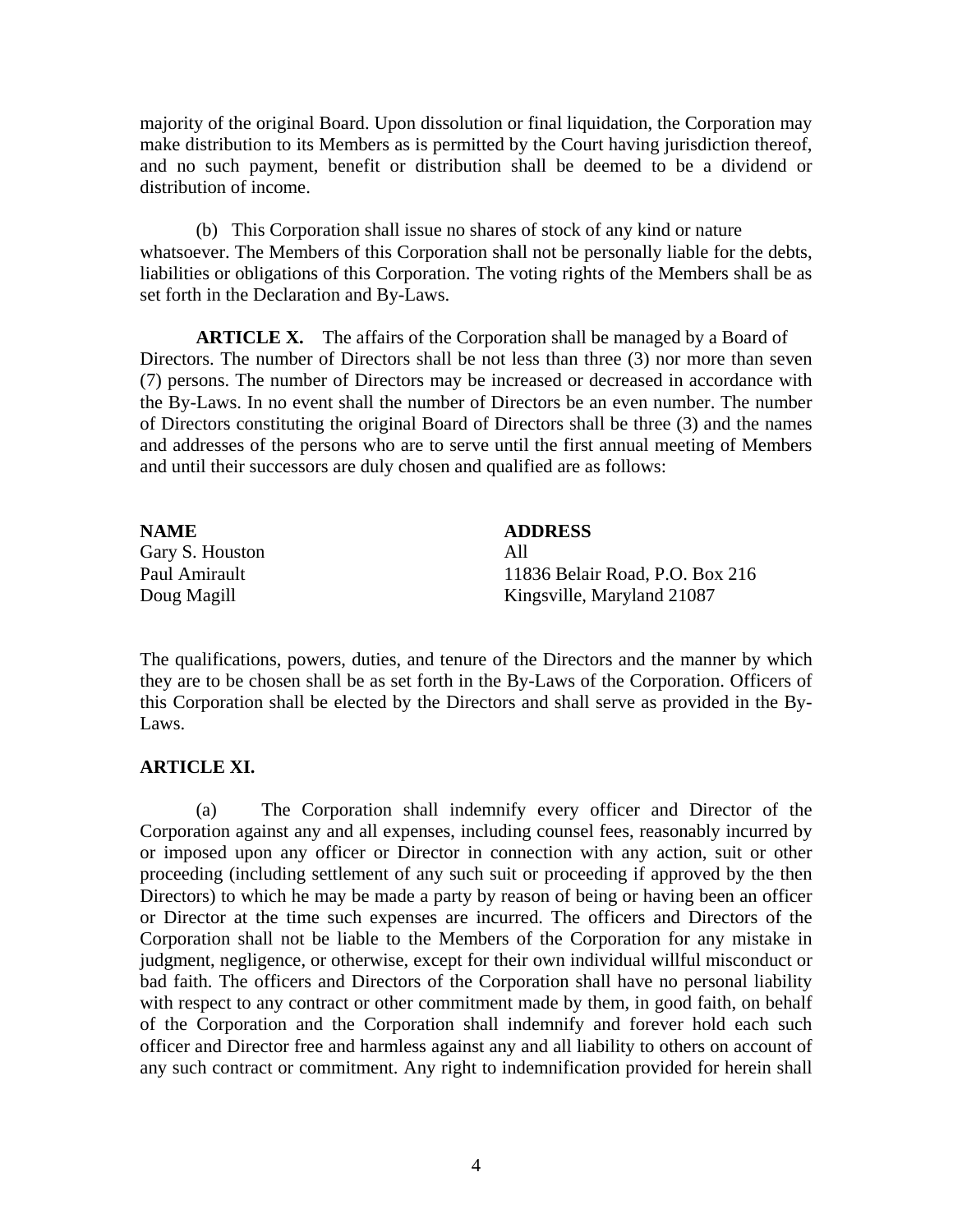not be exclusive of any other rights to which any officer or Director of the Corporation, or former officer or Director of the Corporation, may be entitled.

(b) The Directors shall exercise their powers and duties in good faith and with a view to the best interests of the Corporation. No contract or other transaction between the Corporation and one or more of its Directors, or between the Corporation and any other corporation, firm or association in which one or more of the Directors of this Corporation are Directors and officers or are pecuniarily or otherwise interested, is either void or voidable because such Director or Directors are present at the meeting of the Board or any committee thereof which authorizes or approves the contract or transaction, or because his or their votes are counted for such purpose, if any of the conditions specified in any of the following paragraphs exist:

(1) the fact that the common directorate or interest is disclosed or known to the Board of Directors or a majority thereof or noted in the minutes, and the Board authorizes, approves, or ratifies such contract or transaction in good faith or by a vote sufficient for the purpose; or

(2) the fact of the common directorate or interest is disclosed or known to the Members, or a majority thereof, and they approve or ratify the contract or transaction in good faith by a vote sufficient for the purpose; or

(3) the contract or transaction is commercially reasonable to the Corporation at the time it is authorized, ratified, approved or executed.

(c) Common or interested Directors may be counted in determining the presence of a quorum of any meeting of the Board or committee thereof which authorizes, approves or ratifies any contract or transaction, and may vote thereat to authorize any contract or transaction with like force and effect as if he were not such Director or officer of such other corporation, or not so interested.

**ARTICLE XII.** The Corporation shall exist perpetually.

**ARTICLE XIII.** The Corporation reserves the right to amend, alter or repeal any provision of these Articles in the manner prescribed by law for the amendment of corporate charters, provided, however, that such amendment shall require the approval of at least fifty one percent (51 %) of each class of Members. During the Development Period, any amendment shall require the approval of the Developer.

**ARTICLE XIV.** The Corporation may be dissolved with the prior written approval of at least seventy five percent (75%) of each class of Members. Upon dissolution of the Corporation, other than incident to a merger or consolidation, the assets of the Corporation shall be dedicated to an appropriate public agency to be used for purposes similar to those for which this Corporation was created. In the event that such dedication is refused, such assets shall be granted, conveyed, and assigned to any